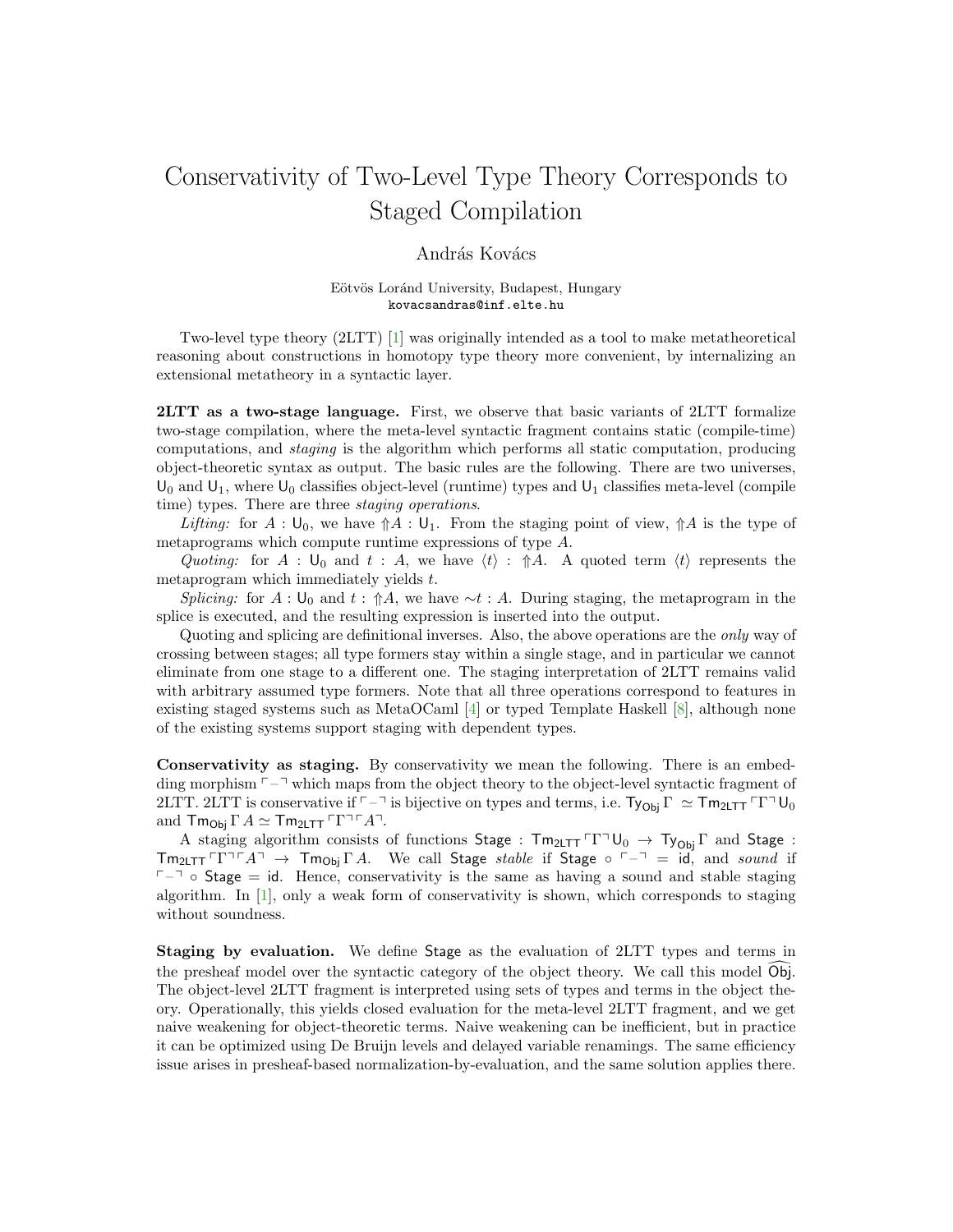Using Two-Level Type Theory for Staged Compilation Kovács

However, staging can be overall more efficient, because meta-level evaluation is closed (no free variables occur in values).

Soundness. Stability of staging follows by straightforward induction on the object theory; soundness requires more effort. We define a *restriction* morphism, which maps from 2LTT to Obj, restricting the meta-level syntactic fragment so that it can only depend on object-level typing contexts, that is, contexts given as  $\Gamma\Gamma$ <sup>{\right}}</sup> for some Γ. Then, we show soundness of staging by a proof-relevant logical relation between the evaluation morphism from  $2LTT$  to  $\widehat{O}_{D}$  and the restriction morphism. We define this logical relation in the internal language of  $\overline{\text{Obj}}$ , to avoid the deluge of boilerplate for showing stability under object-theoretic substitution.

Alternatively, staging together with its soundness can be established in a single step, by gluing along the restriction morphism. This interpretation can be more compactly defined using synthetic Tait computability [\[7\]](#page-2-3).

Intensional analysis. This means analyzing the internal structure of object-level terms, i.e. values with type  $\Uparrow A$ . While intensional analysis can be often simulated with deeply embedded inductive syntaxes at the meta level, it may be more concise and convenient to use native intensional analysis features instead. We consider the interpretation of such features in the presheaf models.

If the object theory has parallel substitutions as syntactic morphisms, then  $\overline{Obj}$  does not support intensional analysis. For illustration, consider decidable equality of  $\mathcal{A}$  as an intensional meta-level axiom; this is essentially decidability of definitional equality of object terms. This axiom does not hold in Obj, because inequality of object-level terms is not stable under substitution: inequal variables can be mapped to equal terms.

However, we may choose to only have weakenings as morphisms in the object syntax. In this case, decidable equaity for  $\hat{A}$  holds in  $\hat{O}b\hat{j}$ , since term inequality is stable under weakening. As a trade-off, if there is no notion of substitution in the specification of the object theory, it is not possible to specify dependent or polymorphic types there. This is still sufficient for many practical use cases, for example when the object theory is simply-typed, in which case staging also performs monomorphization. In this setup, it makes sense to only have weakening in the equational theory of the object theory, but no  $\beta\eta$ -rules and no substitution. The reason is that we do not want to equate programs with different performance characteristics, when we do staging in order to improve runtime code performance.

Future work. A major line of future work is to connect 2LTT to existing literature on staged compilation. This would involve formalizing existing tricks and techniques, such as letinsertion techniques [\[5\]](#page-2-4), fusion, various binding-time improvements and CPS conversions [\[3\]](#page-2-5). Another line is fleshing out practical details for staging and intensional analysis. In staging, a production-strength solution should include some form of caching, to reduce code duplication. In intensional analysis, some form of induction or pattern matching would be more ergonomic than plain decidability of conversion.

Also, 2LTT could be extended to more general multimodal [\[2\]](#page-2-6) type theories, where modalities represent morphisms between different object-theoretic syntactic categories, in possibly different object theories. A simple example is the closed or "crisp" modality [\[6\]](#page-2-7) which can be used to represent closed object terms.